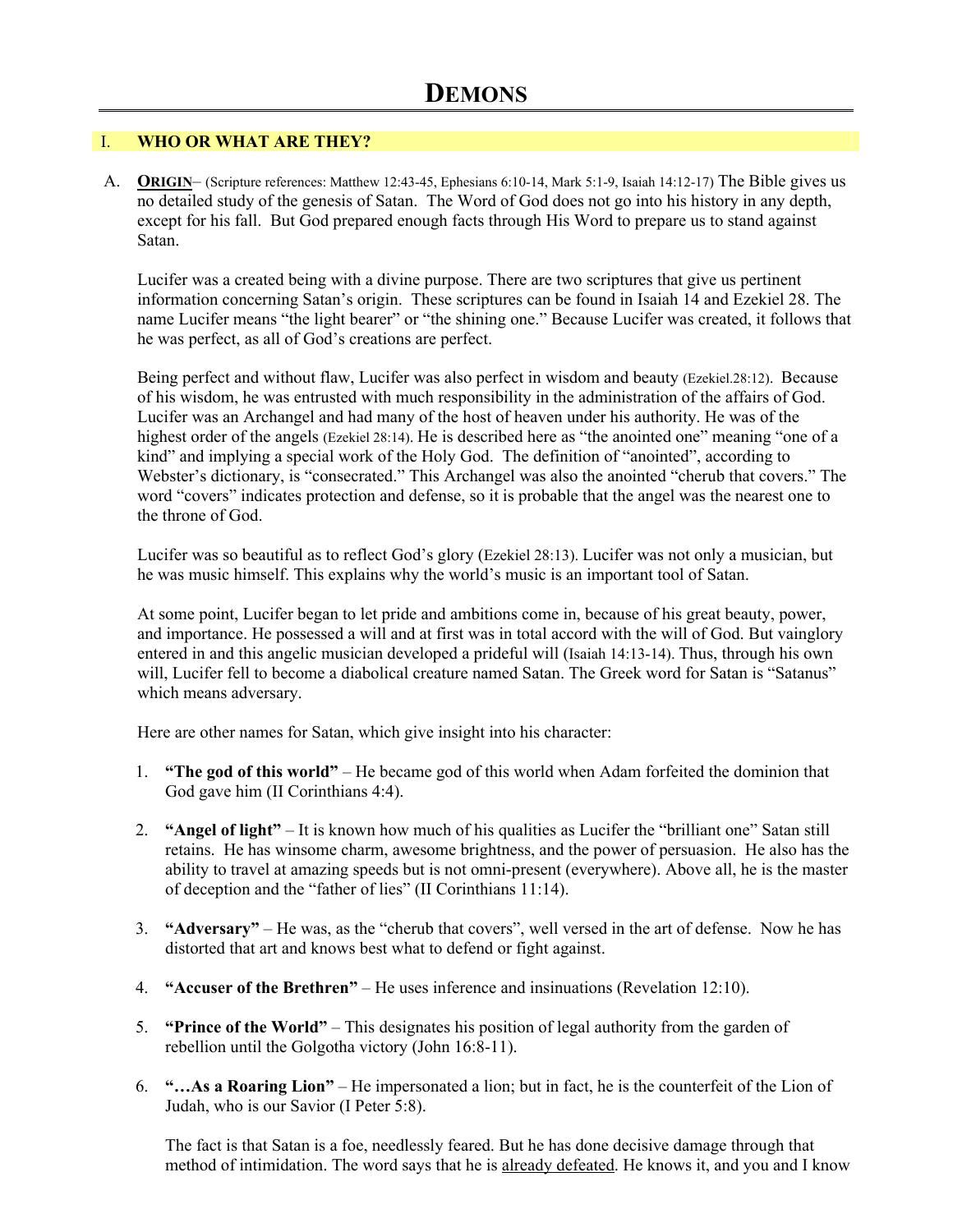it. He is a foe who is fallen, but not finally done away with.

- B. **OPERATION OF SATAN'S ARMY** There are four divisions (Ephesians 6:12):
	- 1. **Principalities**: The Greek word is "arche", meaning "beginning". These principalities are the generals in Satan's army. They have tremendous power and are referred to in the deliverance ministry as Controlling Spirits or "Strong Men."
	- 2. **Powers**: The Greek work is "dunamis", meaning dynamic or "dynamite": ones who have power and ability (Rom. 8:38, Eph. 1:21, Cor. 2:10-15). These powers are demons under the command of the principals or generals. These powers or demons are real, intelligent personalities of the spirit world. They attack men in the areas of feelings and thoughts (soul), as well as the body. They carry out the accusative program of Satan. They ridicule, defame, distract, divide, and depress. Satan is not, again, omnipresent but through these powers, he is represented in every area of this world.
	- 3. **Rulers of the Darkness of the World**: In Eph. 1:21, the third level of Satan's power mentioned is might. These are lesser spirits that operate within the context of a system of authority within Satan's organization such as:
		- a. Fortune telling
		- b. Witchcraft
		- c. Superstition
		- d. False religion
	- 4. **Spiritual Wickedness in High Places**: These work to establish evil in every home, city, and country. These wicked spirits affect even the elements.

Satan's army has a plan of attack"

- Accuse
- Torment
- Attack
- Destroy

Our Defense? –

 Submit ourselves totally to God, resist, have faith, know our enemy, and fight! Go on the offense!

## II. **DELIVERANCE**

- A. **SATAN'S DEFEAT** Every credential of authority which Satan possessed was stripped from him by the Son of God. Satan's past defeat assures Christ's present domination over him. His is vanquished but not vanished, present but not prevailing, active but not able to overcome. It is important to know Satan's future  $-$  it is in three stages:
	- 1. He and his angels will be barred from further access to Heaven (Rev. 12:7-9);
	- 2. The great angel (Michael) will bind Satan in chains and cast him into the bottomless pit for 1,000 years.
	- 3. Finally, following 1,000 years, Satan will be loosed for a season to face the host of the Lord at the Battles of Armageddon and total defeat. Then Satan and his host will be cast into the lake of fire for eternity (Rev.20:10).
- B. **THE CALVARY PRINCIPLE** In the deliverance ministry, we must enforce Calvary's victory.
	- 1. The principle or spiritual truth of Calvary is eternal. It is a principle of life out of death and life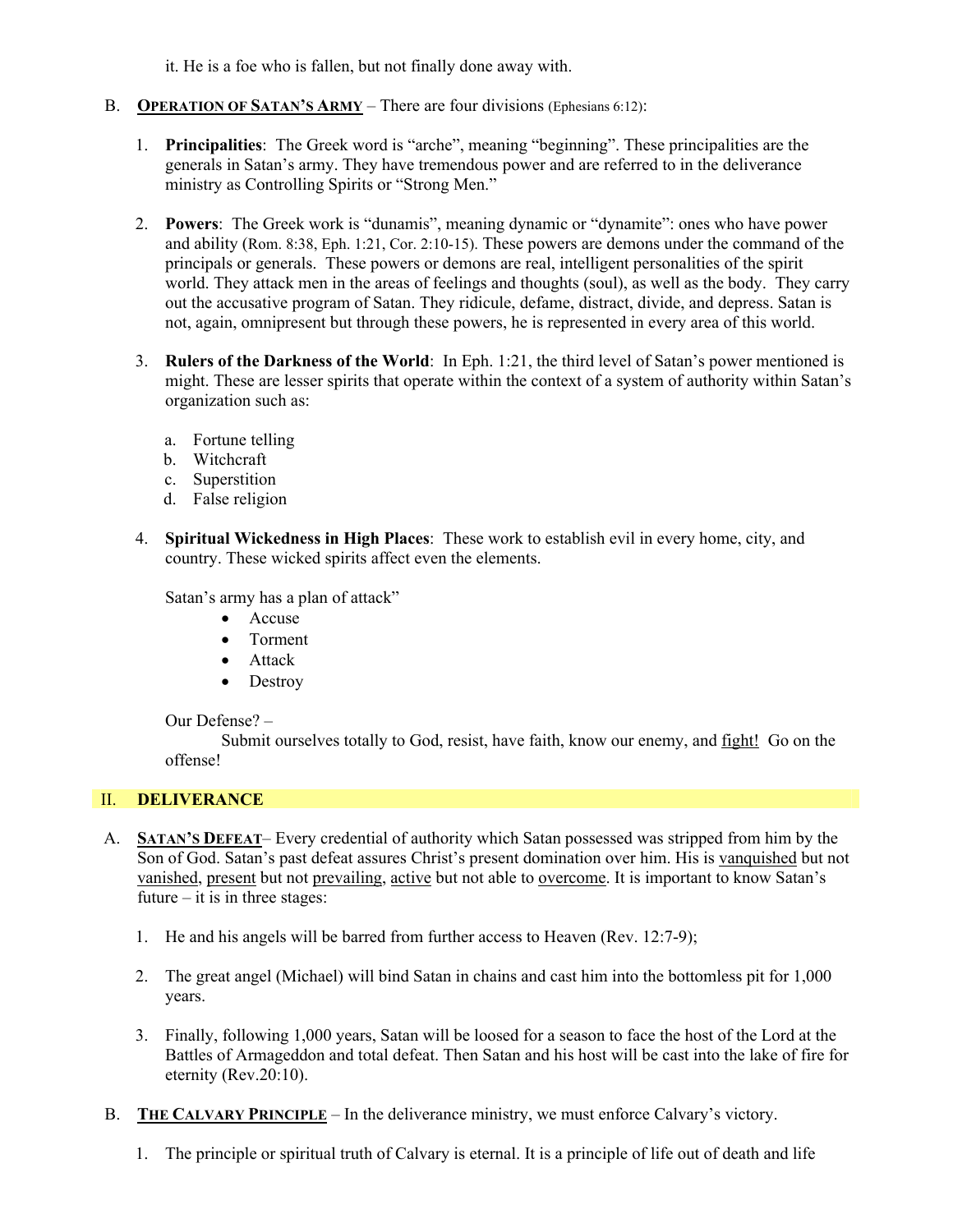through death. Examples: Abraham won the victory through the principle of Calvary by death to self and life to God. The same principle applied to the Apostle Paul. WE must apply the Calvary Principle for deliverance.

- 2. Exert your authority (Luke 4:18). All authority is given to us to exercise over the enemy. There are four principles of authority:
	- a. Demand the demand for authority lies in the condition of the world. Satan is the god of this world. Spiritual authority is needed to call the devil to attention.
	- b. Delegation the delegation of authority comes from the Spirit of the Lord being upon us. These are our credentials and are all that we need to face the foe.
	- c. Dynamics the dynamics of the authority come from:
		- i. preaching the Word
		- ii. encouraging the broken hearted
		- iii. proclaiming deliverance
		- iv. recovering sight
		- v. liberating from circumstances
	- d. Domain The domain of that authority covers all areas of need and everyone in need. It includes:
		- i. the brokenhearted
		- ii. the oppressed captives
		- iii. the blind
		- iv. the circumstantially bruised

Poverty, disappointment, despair, blindness and bruisedness are but strongholds built by Satan to incarcerate the millions of this world. As we exert our authority, the oppressed go free!

- C. **TOOLS TO OVERTHROW SATAN** When Satan is finally overthrown in Revelation 12:11, the ultimate tools to overthrown him will be:
	- 1. **The blood of Jesus** represents all that Jesus did. It is the symbol of the love of God fashioned at Calvary. It is the symbol of the finished work which finished Satan. Life is in the blood (I John 1:7).
		- It is by the blood, we have been bought;
		- It is by the blood, we stand protected;
		- It is by the blood, we have access into the Holy of Holies.
	- 2. **The name of Jesus** gives us the legal right to present all that Jesus IS (John 14:13, John 16:24). The power of the resurrection is in this Name, and it brings instant fear and submission to the enemy.
	- 3. **The word of testimony** "They overcame him by the word of their testimony." Is a two-fold tool:
		- a. Written testimony the word of God;
		- b. Experienced testimony our personal testimony supported by the Word.
	- 4. **Fearlessness unto death** This is one of the greatest weapons against Satan. Here is total commitment. If we love our lives, we will fear death and that fear will be used by Satan to intimidate us into submission. Hebrews 2:14-15 states that Jesus rendered "powerless him who had the power of death, that is, the devil," so that Jesus "might deliver those who through fear of death were subject to slavery all their lives." Yet, if we have been crucified with Christ, and we are dead t the world and the love of life, we can overwhelmingly conquer Satan and the fear of death! (See Romans 8:31-39)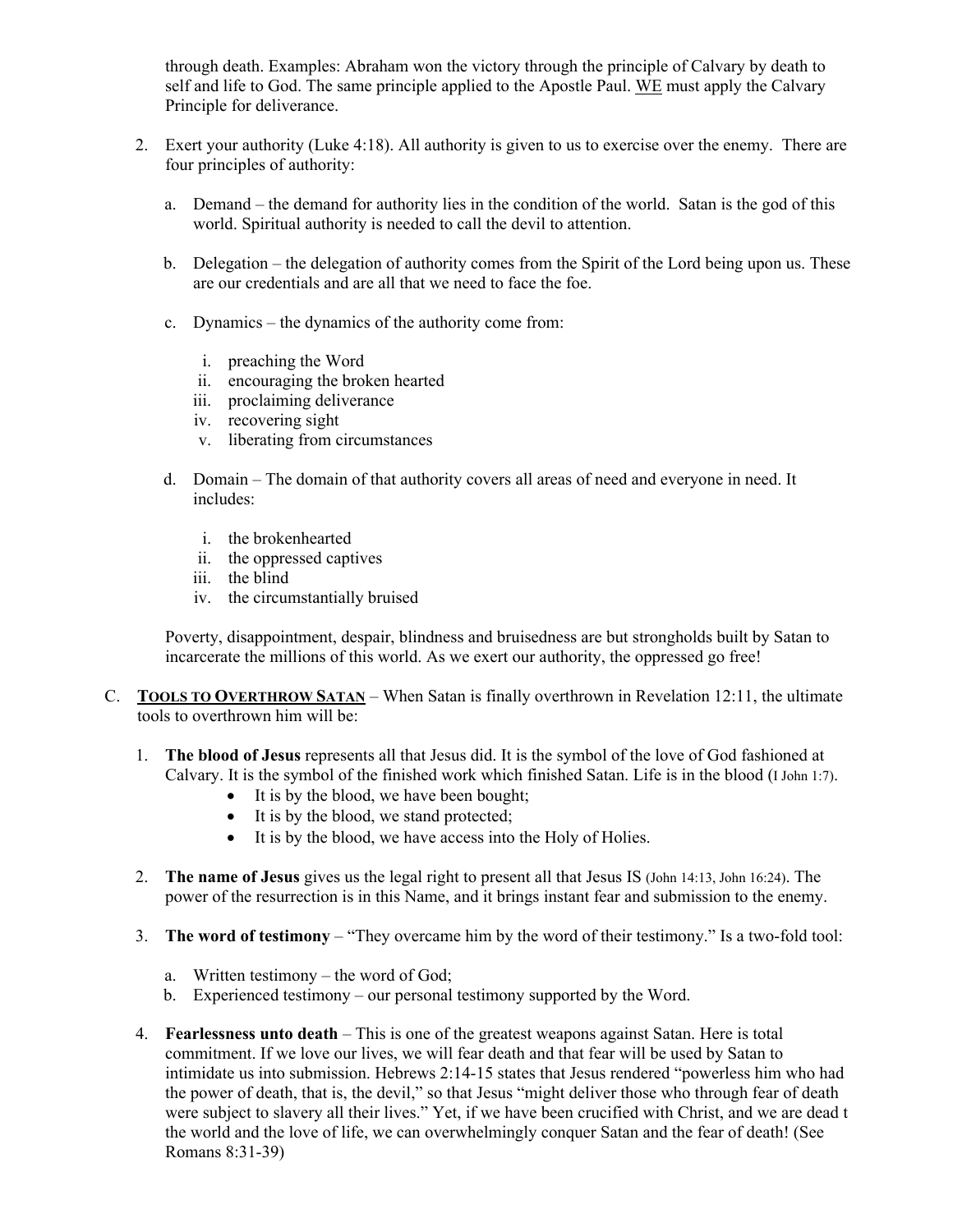## D. **CONDITIONS THAT SUGGEST DEMONIC INFLUENCE**

- 1. **Continued Compulsions** Example: overeating, smoking, overworking, excessive spending, etc.
- 2. **Chronic fears** Fear is the powerful weapon of the enemy. These include all kinds of phobias, and any kind of fear that is unreasonable.
- 3. **Unnatural Sexual Desires** These are some of the strongest demons that there are and they are the most dangerous, because the only creative power that God gave to man was to reproduce his own kind. If Satan can distort this most powerful gift, he will lead that person from salvation to a reprobate mind. This demon is one of the most difficult to be delivered from but it should be pursued to victory for it will, at some point, cause its victim to forsake his salvation.
- 4. **Mental Suffering** Worry is a habit which may lead to a satanic stronghold. Worry is the exact opposite of faith. Generally, the worrier will progress to the point that he can find no reason that is consistent to worry.
- 5. **Involuntary Feelings and Actions** eg: unfounded hate, outbursts of unreasonable temper, helpless self-consciousness, depression, or unexplainable tendencies toward excesses of any kind.
- 6. **Weird Unbiblical Beliefs** Seducing spirits as in doctrines of demons.
- 7. **Destructive dreams** These dreams are demonically caused and deliverance is the only cure. Only God gives interpretation.
- 8. **Inordinate Desire For Attention** eg: striving in inordinate ways to get attention, exhibitionism, rejection, lack of love and exaggeration open the door for this type of demonic activity.
- 9. **Physical Symptoms Unexplained** Spirit of infirmity, deaf-dumb spirit, blind spirit, etc.
- 10. **Alcohol and Drug Addictions** These demons open the door to others as well, eg: cancer, emphysema, etc.

## III. **CAN DEMONIC SPIRITS OPERATE CHRISTIANS?**

Demonic spirits cannot possess a Christian because their spirits belong to Jesus. But Satan, whose job and objective is to deceive and destroy, uses demonic spirits to defeat and discourage Christians by attacking our bodies and souls. Galatians 5:1 tells us: "It was for freedom that Christ set us free; therefore, keep standing firm. And do not be subjected again to a yoke of slavery."

But demons can and do influence and harass and torment Christians. We can open the doors to their influence and inadvertently invite them in. To "be possessed" is to "be controlled" or "have no will of our own." This can only be done if the person does not have Jesus and the Holy Spirit residing within.

But as we harbor unforgiveness, bitterness or anger – giving in to temptations or becoming disobedient to the Word – allowing self-pity, etc. to come in – we automatically invite in evil spirits which will hinder our Christian walk.

In the case of demon influence, the person must turn his will against their operation in his life. He must renounce them and be willing to be delivered. According to the Word, their right to remain is cancelled if, by an act of your will, you demand them to leave according to Mark 16:17-20. In many cases, a deliverance team or ministry is preferable because of their knowledge and experience in dealing with these evil spirits. But, most definitely, the demons are empowered to harass and influence Christians live and do so every day.